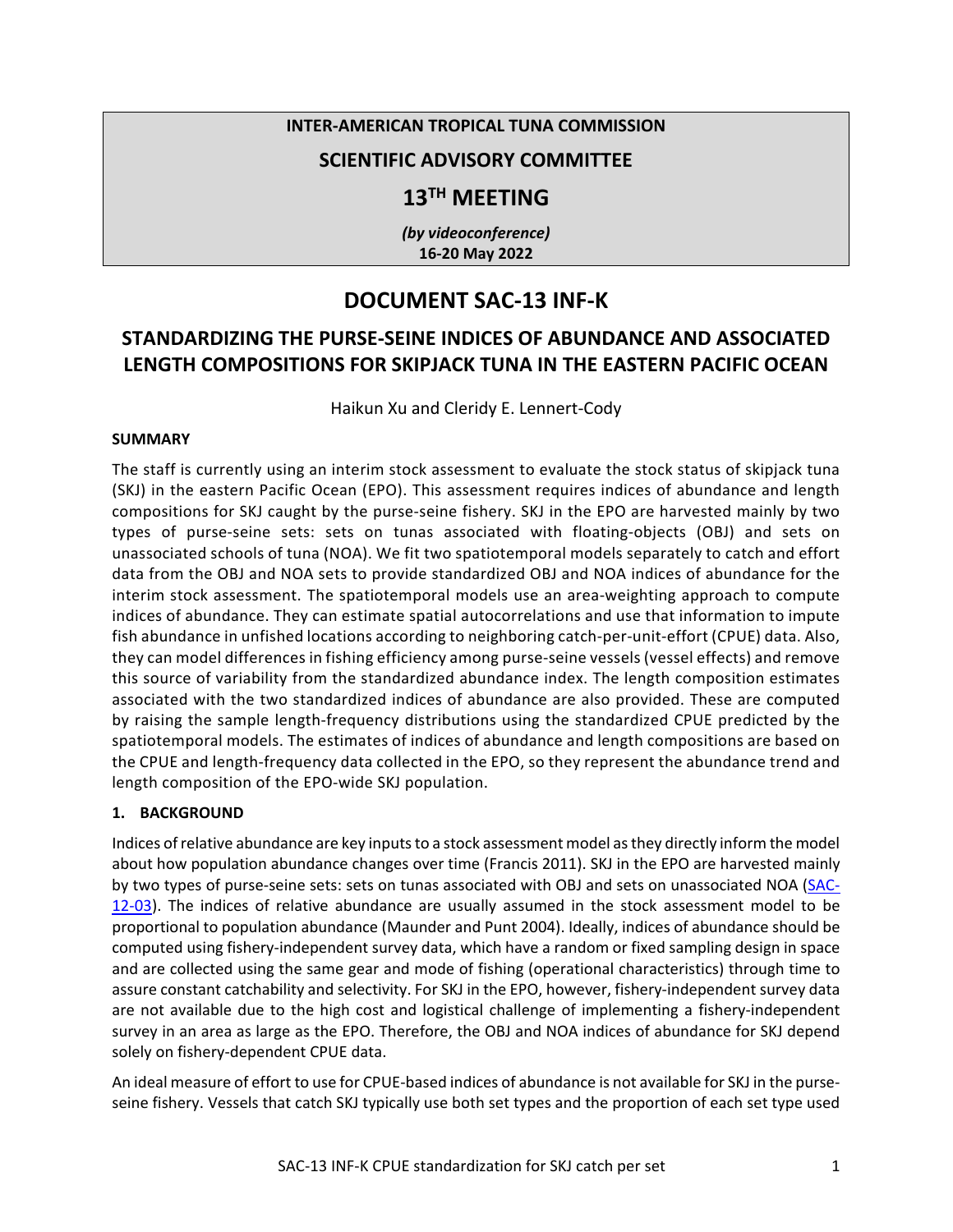may differ among vessels and differ among years for any given vessel. Catch-per-day-fished has been used in previous assessments of SKJ, but proportioning the days fished to each set type is considered unreliable and therefore is no longer used. In this analysis, we use number of sets as the measure of effort. This assumes that the size of the catch in a set (e.g. school size) changes in proportion to abundance.

We use a spatiotemporal model to standardize fishery-dependent CPUE data. Fishery-dependent CPUE data are not randomly distributed in space. They tend to concentrate in areas where fish abundance is high or fishing operations are easy to conduct (this phenomenon is referred to as preferential sampling). As such, it is not uncommon that fishery-dependent CPUE data within a quarter or even a year do not cover the entire spatial domain of interest. Based on the assumption that the CPUE of neighboring areas is more similar than the CPUE of areas separated by large distances, spatiotemporal models can use estimated spatial autocorrelations to impute fish abundance in unfished locations by borrowing neighboring CPUE data (Thorson *et al.* 2020). We use the spatiotemporal model also to remove the impact of factors other than population abundance (e.g., vessel-specific differences in fishing efficiency) on CPUE so that the standardized abundance index can be considered approximately proportional to population abundance. This paper describes the methodology used to estimate the OBJ and NOA indices of abundance and the associated length compositions for SKJ in the EPO that are used in the interim stock assessment (SAC-13-07).

## **2. DATA**

## **2.1. Indices of abundance**

Per-vessel set type-specific data on catch (in metric tons) and effort (in number of sets) of purse-seine vessels are used to estimate standardized OBJ and NOA indices of abundance for SKJ in the EPO. This dataset covers 2000-2021 and has a spatial and temporal resolution of  $1^\circ \times 1^\circ$  square and 1 day, respectively. In addition to location and time, the dataset also includes a unique vessel identifier for each purse-seine set. The data used in this analysis were collected by onboard observers of the Agreement on the International Dolphin Conservation Program observer program or obtained from vessel logbooks. Observer coverage of the purse-seine fishery has been largely limited to Class-6 vessels (fish carrying capacity > 363 t) and has been at or nearly 100% during 2000-2021 (Joseph 1994; Scott *et al.* 2016). Logbook data were used for trips of large purse-seine vessels for which no observer data were available and for trips of most Class 1-5 purse-seine vessels ( $\leq$  363 t fish carrying capacity).

For CPUE standardization, we fit the spatiotemporal models to the catch and effort data from only Class-6 purse-seine vessels. The main reasons for restricting the source of data to only large purse-seine vessels are: 1) Class-6 purse-seine vessels have higher observer coverage than Class 1-5 purse-seine vessels, which are not sampled by a formal fleet-wide observer program; 2) Class-6 purse-seine vessels operate across the tropical EPO while Class 1-5 purse-seine vessels operate primarily in the inshore region of the EPO [\(SAC-08-06a\)](https://www.iattc.org/Meetings/Meetings2017/SAC-08/PDFs/Docs/_English/SAC-08-06a_A-review-of-fishery-data-available-for-small-purse-seine-vessels-with-emphasis-on-FADs.pdf); and, 3) Class-6 purse-seine vessels likely have different fishing strategies than Class 1-5 purse-seine vessels [\(SAC-10 INF-K\)](https://www.iattc.org/Meetings/Meetings2019/SAC-10/INF/_English/SAC-10-INF-K-REV-09-May-19_Analysis%20of%20increase%20in%20floating-object%20sets.pdf). We also restrict the spatial domain of the catch and effort data to the "core" fishing ground for SKJ (Figure 1), which we define for the OBJ and NOA fisheries as all 1° x 1° squares in the EPO with at least 11 and 6 years of CPUE data between 2000-2021, respectively.

### **2.2. Length compositions**

Per-vessel set type-specific data on the length frequencies of SKJ caught by purse-seine vessels, in combination with the standardized CPUE from VAST, are used to provide OBJ and NOA length composition estimates associated with the indices of abundance. The length-frequency data covers 2000-2021 and has a spatial, temporal, and length resolution of 5° x 5° square, 1 month, and 1 cm, respectively. The data were collected by the IATTC port-sampling program. The collection of port-sampling data in 2020 was severely impacted by the COVID-19 pandemic, particularly in several ports where much of the bigeye tuna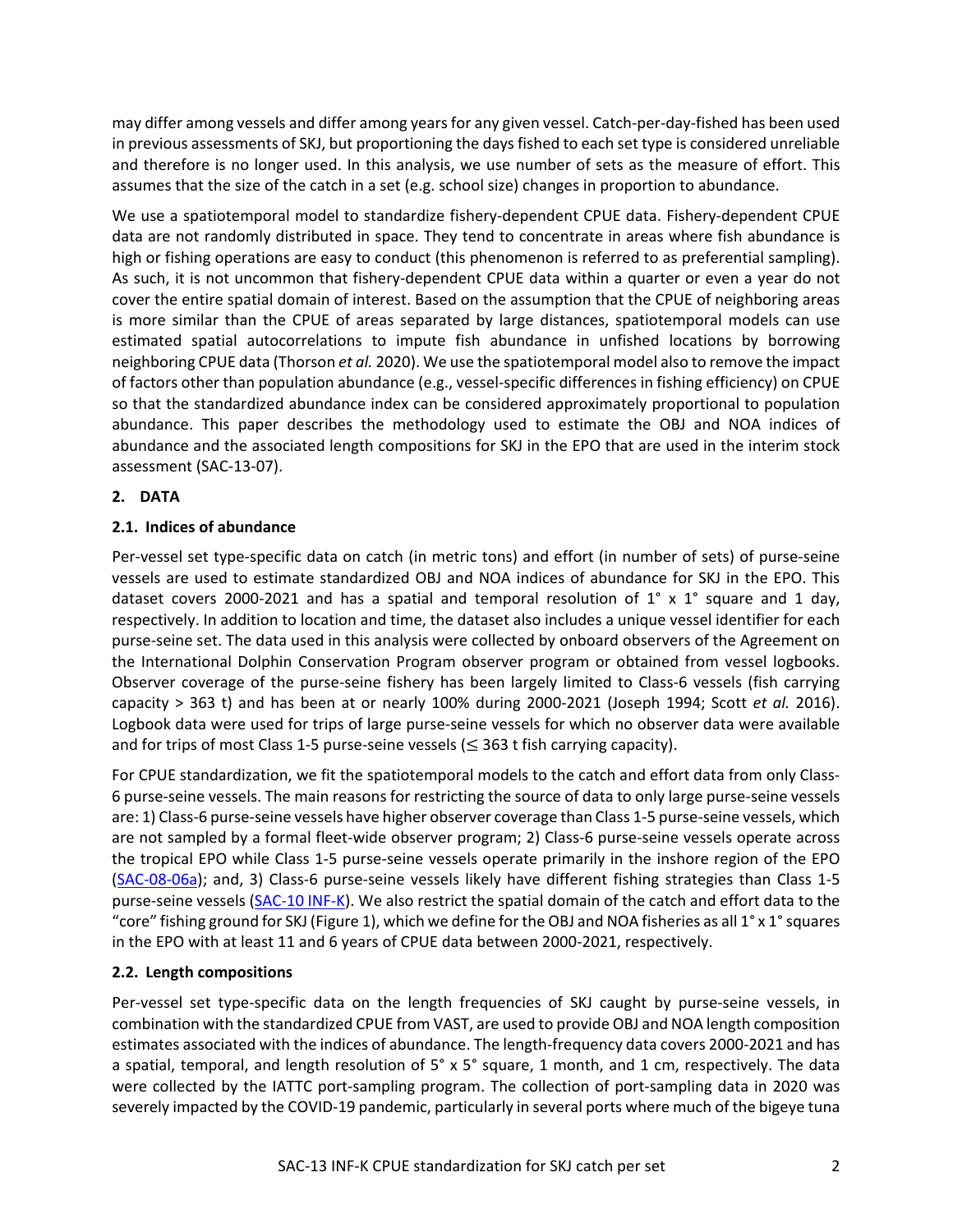catch is typically unloaded (SAC-13 INF-L). The collection of port-sampling data in 2021 was also impacted, although a full analysis of port-sampling data loss in 2021 has not yet been completed.

Length compositions for the indices of abundance should be raised by CPUE to reflect the length compositions of the population (Maunder *et al.* 2020). For the interim stock assessment, they are computed for each year-quarter by raising the raw length-frequency data by the standardized CPUE in the same spatiotemporal stratum for the same set type. The raising requires converting catch unit from weight to number of fish. We approximate this conversion by dividing the total catch amount by the estimated mean body weight for the same spatiotemporal stratum, which is not directly observed but calculated based on raw length-frequency observations and the length-weight relationship used in the interim stock assessment (weight( $kq$ ) = 5.53 × 10<sup>-6</sup> × length( $cm$ )<sup>3.336</sup>). To be consistent with the data selection criteria for the indices of abundance, we also restrict the source of length composition data to Class-6 purse-seine vessels only. Also, only cells in the defined "core" fishing area for which length composition data are available are used in the analysis (i.e. a spatio-temporal model is not used to fill in areas without samples). The input sample size of length composition data is defined as the total number of wells sampled within a year-quarter.

### **3. SPATIOTEMPORAL MODELS**

#### **3.1. Indices of abundance**

The abundance indices for SKJ in the EPO are standardized by a spatial delta-generalized linear mixed model (Thorson and Barnett 2017), which separately models encounter probability and positive catch rate to deal with zero-inflated catch rate data. The model uses the *logit* and *log* link functions for the linear predictors of encounter probability and positive catch rate, respectively. Both the encounter probability and positive catch rate model formulations in VAST include an intercept term (year-quarter effect), a spatial term, a spatiotemporal term, and a vessel effect term. The spatial and spatiotemporal terms are formulated as random effects. We use 100 (for OBJ sets) and 50 (for NOA sets) spatial knots to represent the spatial and spatiotemporal random effects, both of which are assumed to be autocorrelated in space following the Matérn function. The model accounts for vessel-specific differences in fishing efficiency through including a vessel effect term (estimated in VAST as a random effect), which is then removed when predicting standardized CPUE. VAST uses an area-weighting approach to compute standardized indices of abundance (see Xu *et al.* 2019 for more details).

The interim stock assessment uses the "quarters-as-years" approach and considered the period from 2000 to 2021 (the assessment ultimately started in the last quarter of 2005). To be consistent, the two spatiotemporal models treat the four quarters equally and have a quarterly time step from the first quarter of 2000 (model year 1) to the last quarter of 2021 (model year 88).

### **4. RESULTS**

### **4.1. Indices of abundance**

The two indices of abundance have similar interannual variations but differ in long-term trends. The OBJ index of abundance for skipjack does not have a noticeable long-term trend since 2000 while the NOA index of abundance for SKJ has a positive long-term trend during that period (Figure 2; Table 1).

According to the OBJ fishery in the EPO, SKJ density has a clear seasonal pattern (Figure 3). In the first quarter, the highest density of SKJ is found in the offshore tropical area (west of 120°W) and the inshore southern area. In the second quarter, this pattern still holds but SKJ density is generally lower throughout the EPO. In the third quarter, SKJ density increases in the inshore tropical area but decreases in the southern area to the lowest level within a year. In the fourth quarter, SKJ density increases greatly in the inshore tropical area, surpassing that in the rest of the EPO. Overall, the interannual variability of SKJ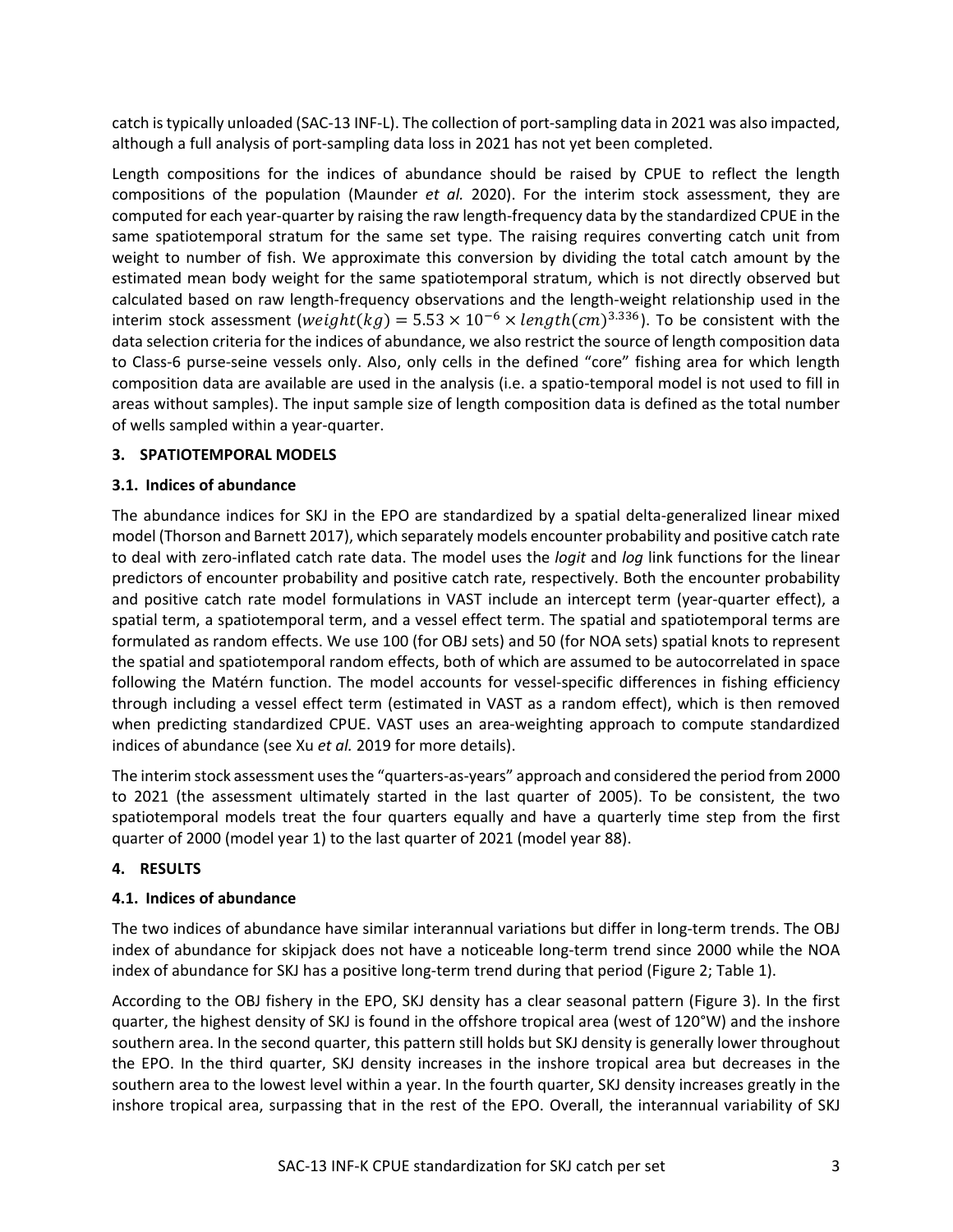density is larger in the inshore area than in the offshore area.

For the NOA fishery in the EPO, SKJ density does not appear to have a pronounced seasonal variation (Figure 4). Throughout the year, SKJ density is lowest in the inshore area north of 5°N, highest in the offshore tropical area west of 90°W, and relatively homogeneous in the rest of the NOA fishing ground.

## **4.2. Length compositions**

Both the OBJ and NOA sets catch SKJ within the length range of 25 cm to 75 cm (Figure 5). In comparison to the OBJ sets, the NOA sets catch a higher proportion of large SKJ. This could be due at least partially to the difference in the spatial distribution of the two set types. In general, SKJ in the offshore area are smaller than those in the inshore area (SAC-13 INF-I). The NOA fishing ground is located to the east within the EPO, as compared to the OBJ fishing ground which extends to the EPO's western boundary (Figure 1). Therefore, the NOA sets are expected to catch proportionally more large SKJ than the OBJ sets. Both the sample sizes for OBJ and NOA length compositions, quantified as the number of wells sampled, show large interannual variations(Figure 6). Overall, the sample sizesfor OBJ sets are pronouncedly larger than those for NOA sets, which may be due to several factors, including the greater number of OBJ sets made by the fleet as compared to NOA sets [\(SAC-13-03\)](https://www.iattc.org/Meetings/Meetings2022/SAC-13/_English/SAC-13-03_The%20tuna%20fishery%20in%20the%20Eastern%20Pacific%20Ocean%20in%202021.pdf), and the extent to which NOA catch may be loaded into wells containing catch from other set types (wells with catch from multiple set types are not sampled by the port-sampling program; [Suter 2010\)](https://www.iattc.org/PDFFiles/SpecialReports/_English/No-18-2010-SUTER,%20JENNY%20M_An%20evaluation%20of%20the%20area%20stratification%20used%20for%20sampling%20tunas%20in%20the%20eastern%20Pacific%20Ocean%20and%20implications%20for%20estimating%20total%20annual%20catches.pdf).

## **REFERENCES**

Francis, R.I.C.C. 2011. Data weighting in statistical fisheries stock assessment models. Canadian Journal of Fisheries and Aquatic Sciences **68**(6): 1124-1138.

Joseph, J. 1994. The tuna - dolphin controversy in the eastern pacific ocean: Biological, economic, and political impacts. Ocean Development & International Law **25**(1): 1-30.

Maunder, M.N., and Punt, A.E. 2004. Standardizing catch and effort data: a review of recent approaches. Fisheries research **70**(2-3): 141-159.

Maunder, M.N., Thorson, J.T., Xu, H., Oliveros-Ramos, R., Hoyle, S.D., Tremblay-Boyer, L., Lee, H.H., Kai, M., Chang, S.-K., and Kitakado, T. 2020. The need for spatio-temporal modeling to determine catch-perunit effort based indices of abundance and associated composition data for inclusion in stock assessment models. Fisheries Research **229**: 105594.

Scott, M.D., Lennert-Cody, C.E., Gerrodette, T., Skaug, H.J., Minte-Vera, C.V., Hofmeister, J., Barlow, J., Chivers, S.J., Danil, K., Duffy, L.M., Olson, R.J., Hohn, A.A., Fiedler, P.C., Ballance, L.T., and Forney, K.A. 2016. Data available for assessing dolphin population status

in the eastern tropical Pacific Ocean. Inter-Amer.Trop. Tuna Comm., Workshop on Methods for Monitoring the Status of Eastern Tropical Pacific Ocean Dolphin Populations: DEK-01 (Available at [www.iattc.org/Meetings/Meetings2016/DEL-01/PDFs/\\_English/DEL-01\\_Data-Available-for-Assessing-](https://iattc.sharepoint.com/MEETINGS/2022/IATTC%20meetings/SAC%2013/www.iattc.org/Meetings/Meetings2016/DEL-01/PDFs/_English/DEL-01_Data-Available-for-Assessing-Dolphin-Population-Status-in-the-Eastern-Tropical-Pacific-Ocean.pdf)[Dolphin-Population-Status-in-the-Eastern-Tropical-Pacific-Ocean.pdf\)](https://iattc.sharepoint.com/MEETINGS/2022/IATTC%20meetings/SAC%2013/www.iattc.org/Meetings/Meetings2016/DEL-01/PDFs/_English/DEL-01_Data-Available-for-Assessing-Dolphin-Population-Status-in-the-Eastern-Tropical-Pacific-Ocean.pdf).

Thorson, J.T., and Barnett, L.A.K. 2017. Comparing estimates of abundance trends and distribution shifts using single- and multispecies models of fishes and biogenic habitat. ICES Journal of Marine Science **74**(5): 1311-1321.

Thorson, J.T., Maunder, M.N., and Punt, E. 2020. The development of spatio-temporal models of fishery catch-per-unit-effort data to derive indices of relative abundance. Elsevier. p. 105611.

Xu, H., Lennert-Cody, C.E., Maunder, M.N., and Minte-Vera, C.V. 2019. Spatiotemporal dynamics of the dolphin-associated purse-seine fishery for yellowfin tuna (Thunnus albacares) in the eastern Pacific Ocean. Fisheries research **213**: 121-131.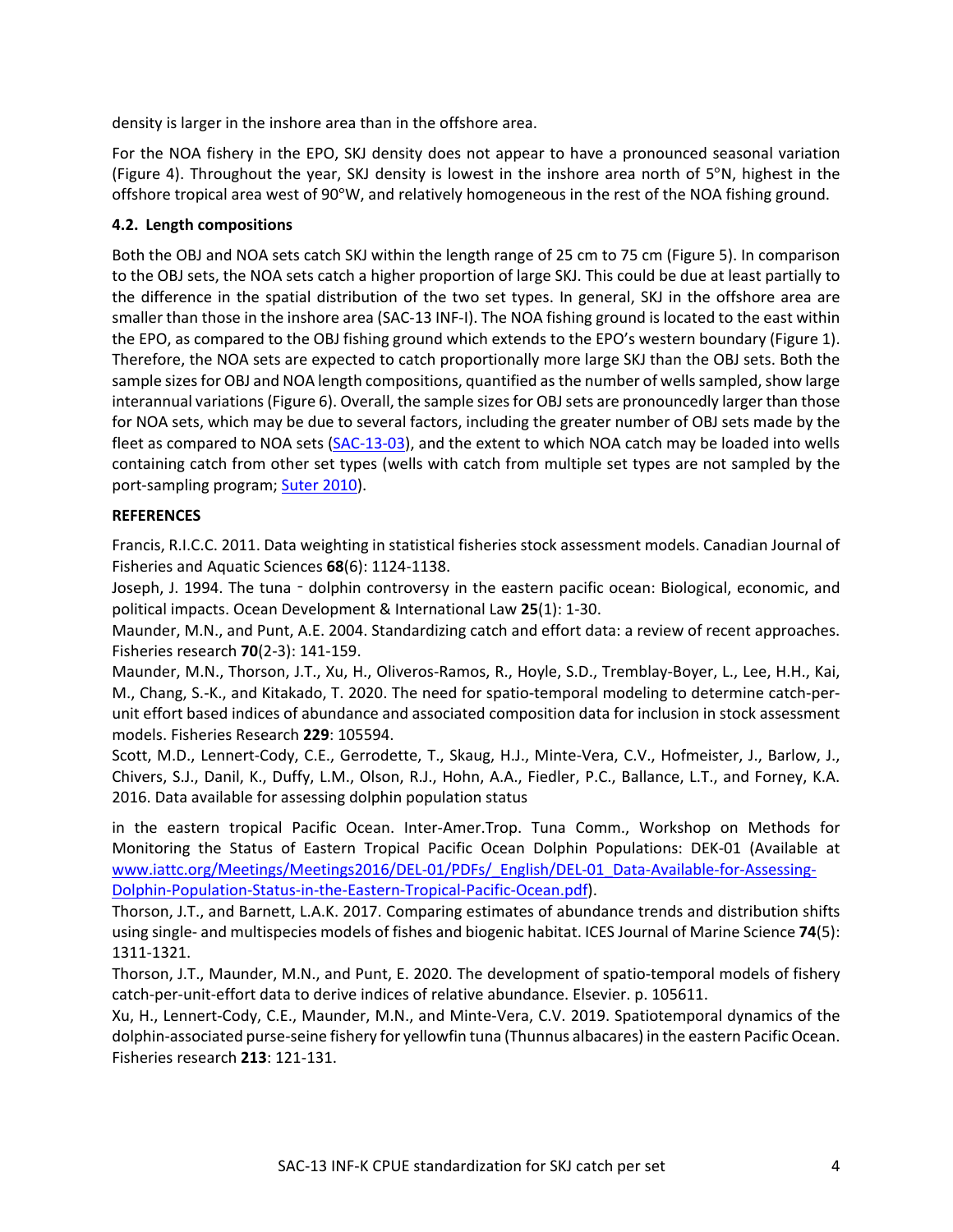

**FIGURE 1.** Spatial domains of catch and effort data used in the standardization of NOA (top) and OBJ (bottom) CPUE.

**FIGURA 1.** Dominios espaciales de los datos de captura y esfuerzo usados en la estandarización de la CPUE NOA (arriba) y OBJ (abajo).



**FIGURE 2.** Time series of standardized OBJ and NOA indices of abundance for SKJ in the EPO. **FIGURA 2.** Serie de tiempo de los índices de abundancia estandarizados OBJ y NOA para el SKJ en el OPO.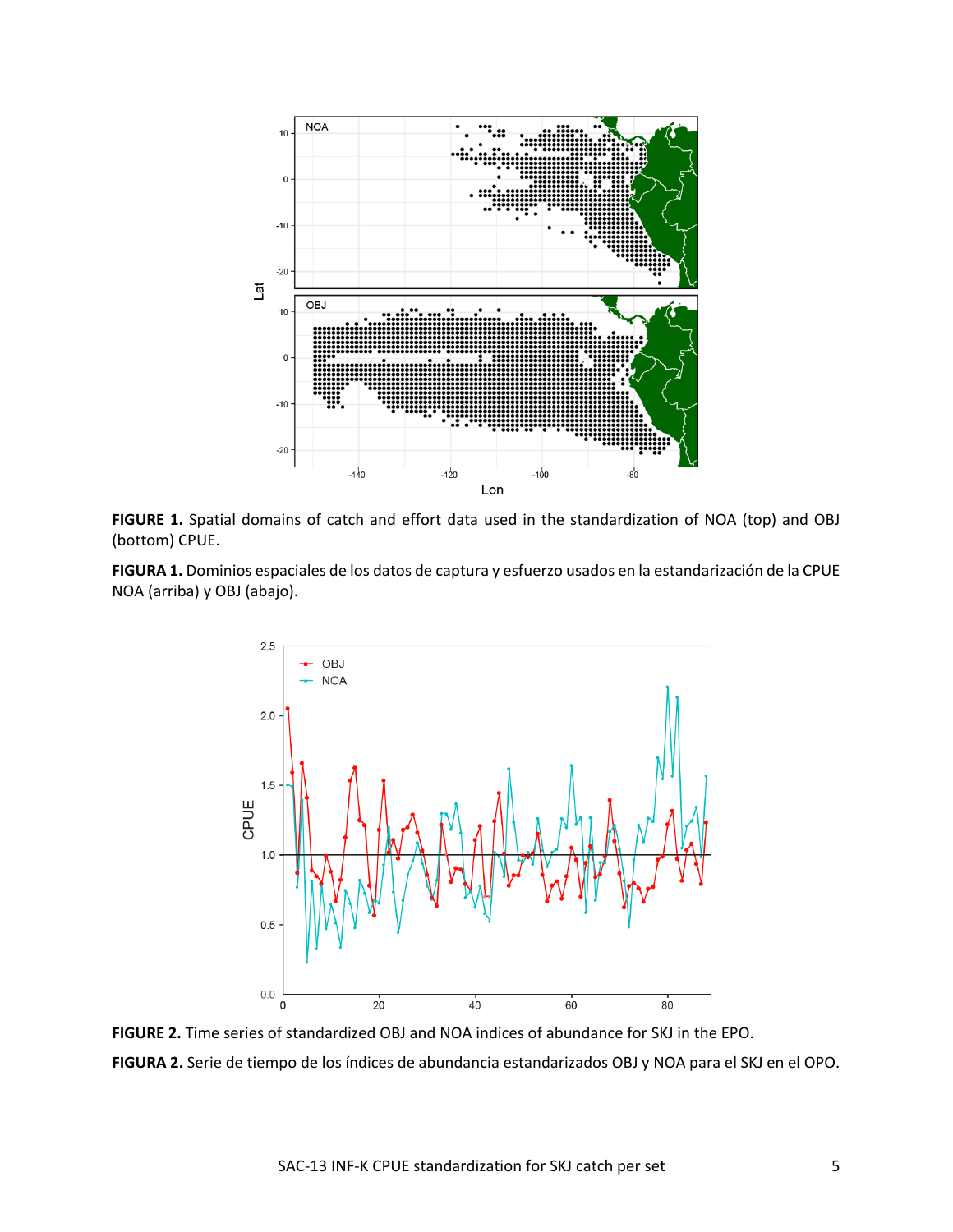

**FIGURE 3.** Quarterly spatial distribution of SKJ CPUE (tons per set) predicted by the spatiotemporal model fit to OBJ CPUE data.

**FIGURA 3.** Distribución espacial trimestral de la CPUE de SKJ (toneladas por lance) predicha por el modelo espaciotemporal ajustada a los datos de CPUE OBJ.



**FIGURE 4.** Quarterly spatial distribution of SKJ CPUE (tons per set) predicted by the spatiotemporal model fit to NOA CPUE data.

**FIGURA 4.** Distribución espacial trimestral de la CPUE de SKJ (toneladas por lance) predicha por el modelo espaciotemporal ajustada a los datos de CPUE NOA.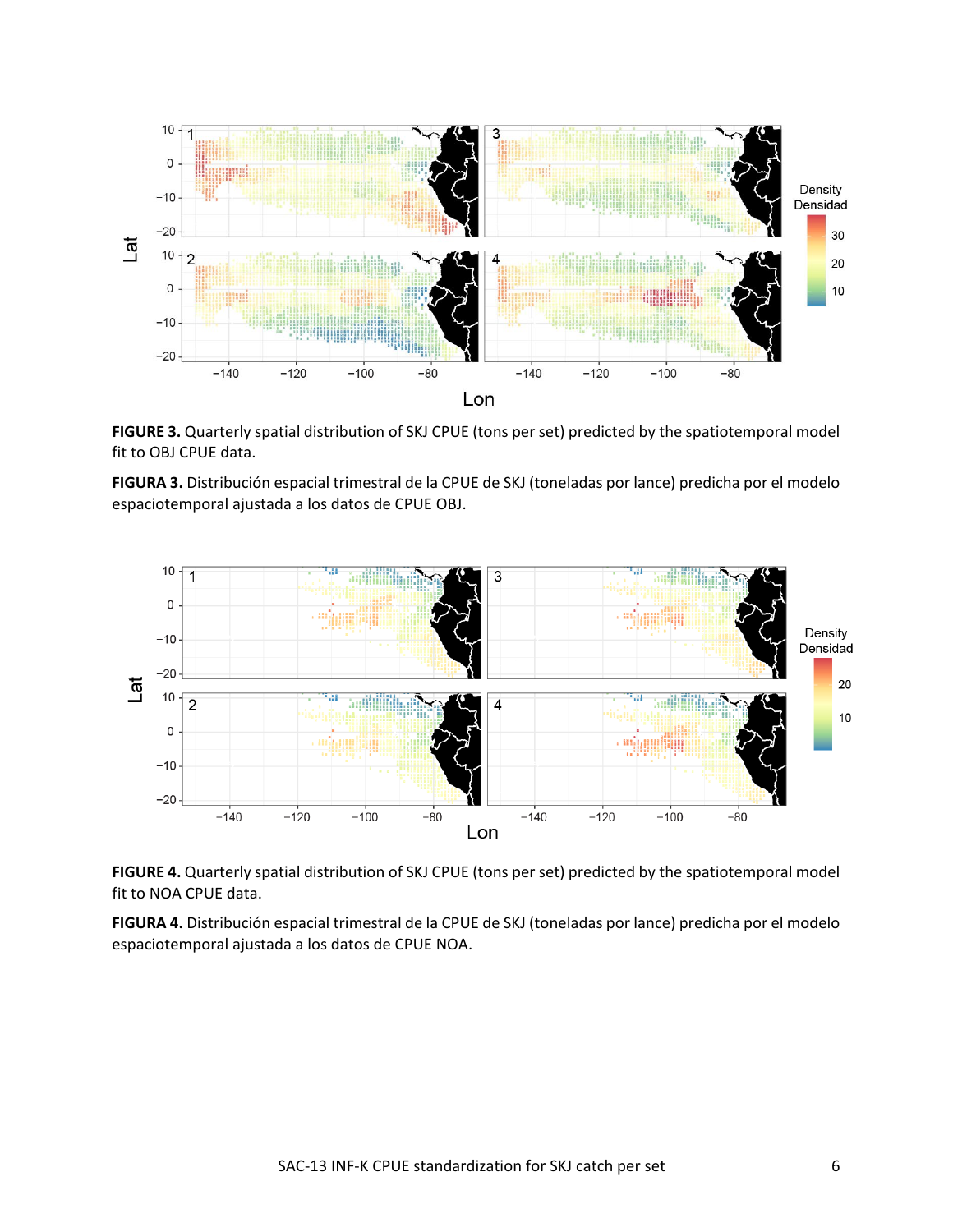

**FIGURE 5.** Average length frequency of SKJ caught by the OBJ and NOA sets in the EPO between 2000- 2021.

**FIGURA 5.** Frecuencia de talla promedio de SKJ capturado en lances OBJ y NOA en el OPO durante 2000- 2021.



**FIGURE 6.** The input sample size of OBJ (red) and NOA (blue) length compositions for SKJ in the EPO.

**FIGURA 6.** Tamaño de muestra de entrada de las composiciones por talla OBJ (rojo) y NOA (azul) para el SKJ en el OPO.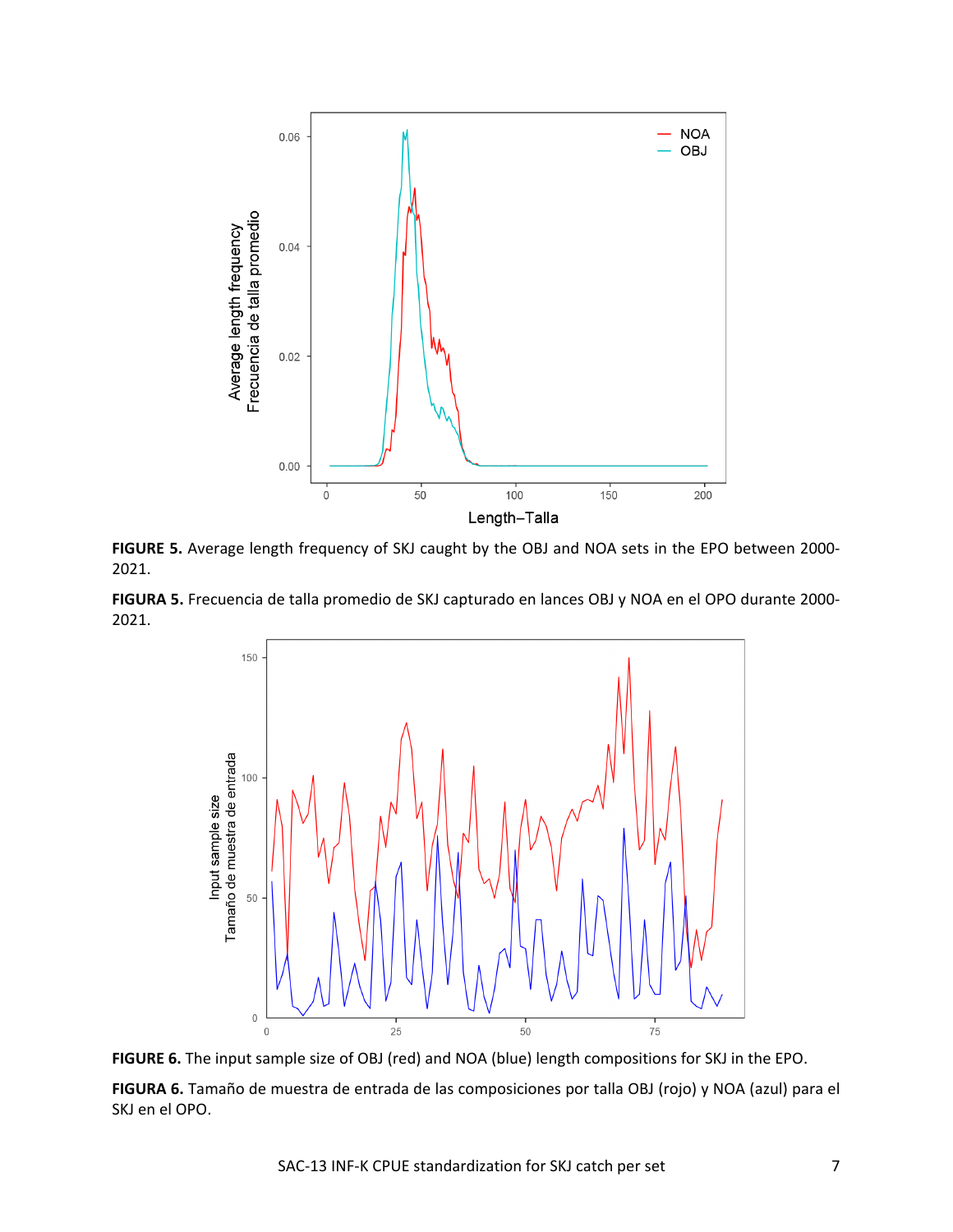**TABLE 1.** Standardized OBJ and NOA indices of abundance and the associated coefficients of variation (CV) for SKJ in the EPO.

| Year | Quarter                 | Index (OBJ) | CV (OBJ) | NOA (OBJ) | CV (OBJ) |
|------|-------------------------|-------------|----------|-----------|----------|
| 2000 | 1                       | 2.053       | 0.077    | 1.504     | 0.140    |
| 2000 | $\overline{2}$          | 1.596       | 0.099    | 1.493     | 0.184    |
| 2000 | 3                       | 0.873       | 0.104    | 0.769     | 0.199    |
| 2000 | $\overline{\mathbf{4}}$ | 1.661       | 0.130    | 1.396     | 0.163    |
| 2001 | $\mathbf{1}$            | 1.412       | 0.076    | 0.232     | 0.236    |
| 2001 | $\overline{2}$          | 0.891       | 0.093    | 0.816     | 0.194    |
| 2001 | 3                       | 0.851       | 0.089    | 0.328     | 0.256    |
| 2001 | 4                       | 0.799       | 0.082    | 0.782     | 0.298    |
| 2002 | 1                       | 0.994       | 0.082    | 0.471     | 0.252    |
| 2002 | $\overline{2}$          | 0.883       | 0.071    | 0.645     | 0.184    |
| 2002 | 3                       | 0.669       | 0.070    | 0.517     | 0.210    |
| 2002 | 4                       | 0.825       | 0.091    | 0.336     | 0.242    |
| 2003 | $\mathbf{1}$            | 1.129       | 0.067    | 0.748     | 0.182    |
| 2003 | $\overline{2}$          | 1.538       | 0.077    | 0.651     | 0.166    |
| 2003 | 3                       | 1.628       | 0.076    | 0.478     | 0.209    |
| 2003 | 4                       | 1.253       | 0.065    | 0.821     | 0.126    |
| 2004 | $\mathbf 1$             | 1.216       | 0.063    | 0.728     | 0.161    |
| 2004 | $\overline{2}$          | 0.782       | 0.081    | 0.588     | 0.173    |
| 2004 | 3                       | 0.569       | 0.077    | 0.680     | 0.192    |
| 2004 | 4                       | 1.184       | 0.080    | 0.657     | 0.146    |
| 2005 | $\mathbf{1}$            | 1.536       | 0.064    | 0.931     | 0.149    |
| 2005 | $\overline{2}$          | 1.019       | 0.076    | 1.200     | 0.124    |
| 2005 | 3                       | 1.108       | 0.076    | 0.738     | 0.230    |
| 2005 | $\overline{4}$          | 0.979       | 0.054    | 0.446     | 0.147    |
| 2006 | $\mathbf 1$             | 1.182       | 0.058    | 0.676     | 0.127    |
| 2006 | 2                       | 1.203       | 0.056    | 0.864     | 0.143    |
| 2006 | 3                       | 1.293       | 0.053    | 0.956     | 0.177    |
| 2006 | 4                       | 1.161       | 0.061    | 1.089     | 0.144    |
| 2007 | 1                       | 1.036       | 0.059    | 0.941     | 0.143    |
| 2007 | 2                       | 0.861       | 0.056    | 0.780     | 0.156    |
| 2007 | 3                       | 0.692       | 0.065    | 0.683     | 0.217    |
| 2007 | 4                       | 0.637       | 0.075    | 0.820     | 0.163    |
| 2008 | $\mathbf 1$             | 1.221       | 0.061    | 1.299     | 0.119    |
| 2008 | 2                       | 1.007       | 0.050    | 1.296     | 0.129    |
| 2008 | 3                       | 0.811       | 0.056    | 1.185     | 0.178    |
| 2008 | 4                       | 0.908       | 0.069    | 1.372     | 0.148    |
| 2009 | $\mathbf{1}$            | 0.898       | 0.060    | 1.158     | 0.124    |
| 2009 | 2                       | 0.793       | 0.050    | 0.698     | 0.180    |
| 2009 | 3                       | 0.742       | 0.055    | 0.740     | 0.205    |
| 2009 | 4                       | 1.109       | 0.062    | 0.626     | 0.221    |
| 2010 | $\mathbf{1}$            | 1.208       | 0.054    | 0.780     | 0.167    |
| 2010 | 2                       | 0.703       | 0.048    | 0.583     | 0.204    |

**TABLA 1.** Índices de abundancia estandarizados OBJ y NOA y los coeficientes de variación (CV) asociados para el SKJ en el OPO.